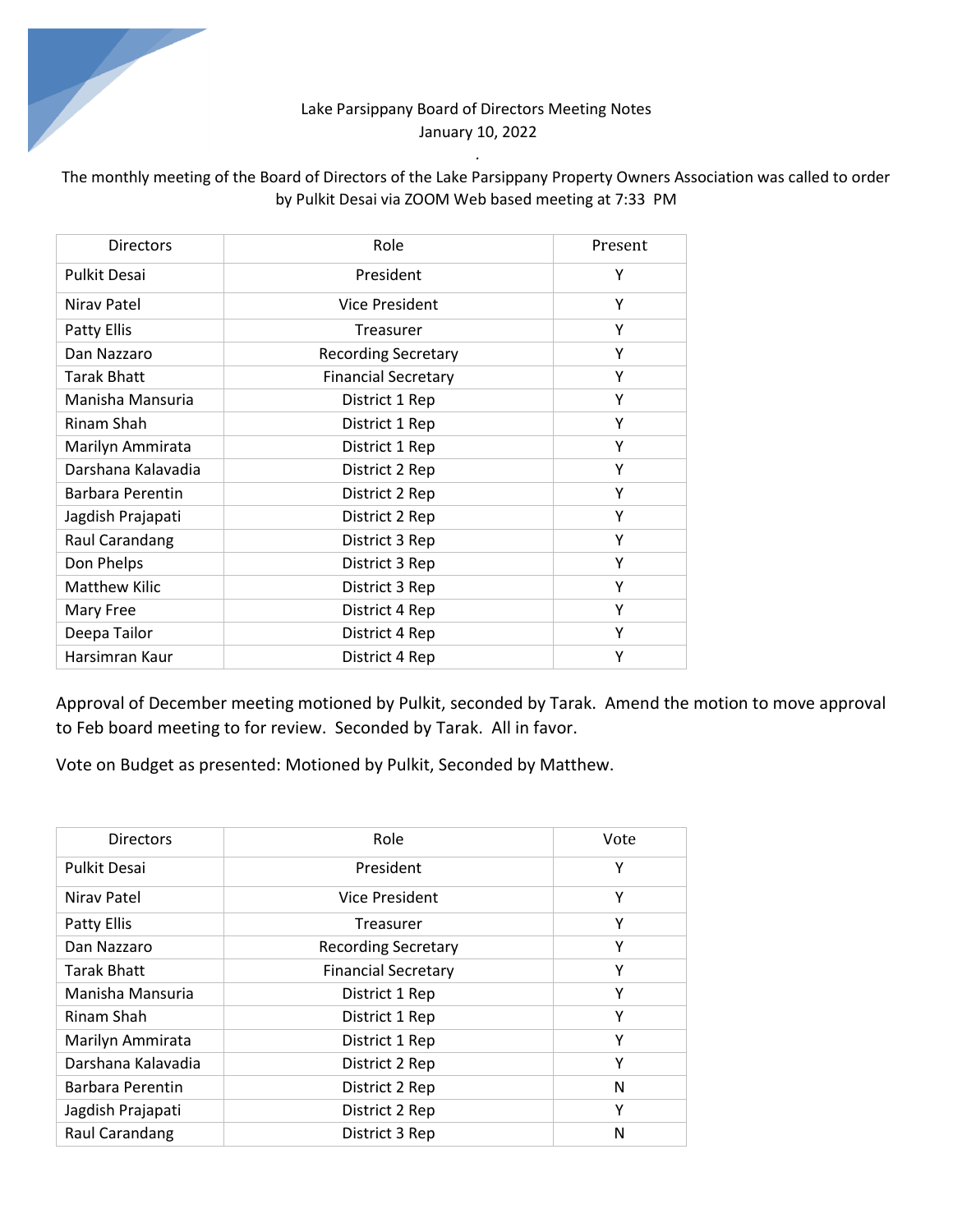| Don Phelps           | District 3 Rep |   |
|----------------------|----------------|---|
| <b>Matthew Kilic</b> | District 3 Rep | N |
| Mary Free            | District 4 Rep |   |
| Deepa Tailor         | District 4 Rep |   |
| Harsimran Kaur       | District 4 Rep |   |

14 Y, 3 N – Motion Carries.

## Fee Structure and Grid Presented:

Pulkit Motions to approve membership offering as presented by Pulkit. Seconded by Raul.

| <b>Directors</b>     | Role                       | Vote |
|----------------------|----------------------------|------|
| <b>Pulkit Desai</b>  | President                  | Υ    |
| Nirav Patel          | Vice President             | Y    |
| Patty Ellis          | Treasurer                  | Υ    |
| Dan Nazzaro          | <b>Recording Secretary</b> | Υ    |
| Tarak Bhatt          | <b>Financial Secretary</b> | Υ    |
| Manisha Mansuria     | District 1 Rep             | Υ    |
| Rinam Shah           | District 1 Rep             | Υ    |
| Marilyn Ammirata     | District 1 Rep             | A    |
| Darshana Kalavadia   | District 2 Rep             | Υ    |
| Barbara Perentin     | District 2 Rep             | Υ    |
| Jagdish Prajapati    | District 2 Rep             | Υ    |
| Raul Carandang       | District 3 Rep             | Υ    |
| Don Phelps           | District 3 Rep             | Υ    |
| <b>Matthew Kilic</b> | District 3 Rep             | Υ    |
| Mary Free            | District 4 Rep             | Υ    |
| Deepa Tailor         | District 4 Rep             | Υ    |
| Harsimran Kaur       | District 4 Rep             | Υ    |

16 Yes, 1 Abstention -Motion Carries.

Pulkit motions to adjourn, Mary Seconds. 9:32 pm

Respectfully submitted,

Dan Nazzaro Recording secretary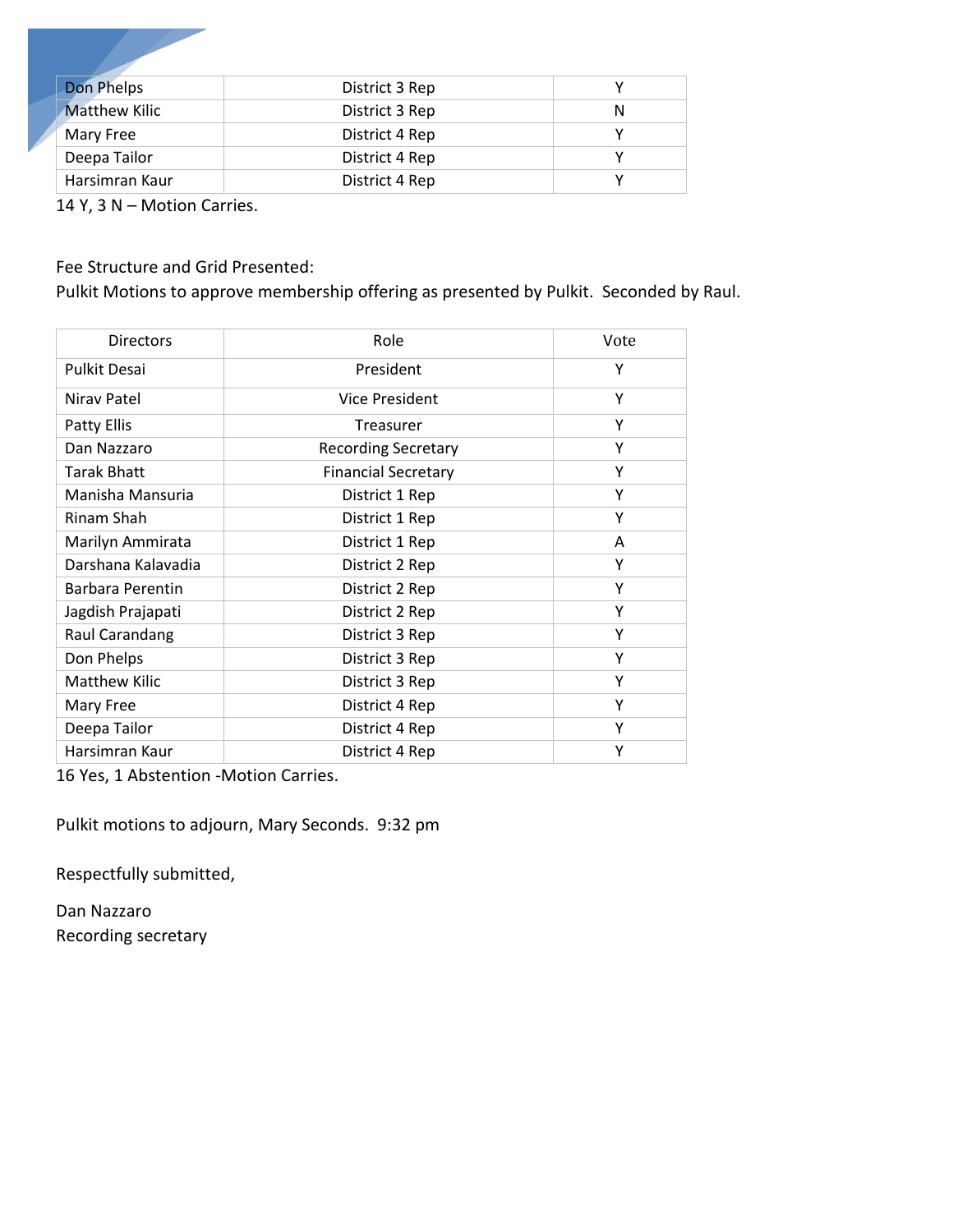## Attachments:

### Presidents Report

2022 we are embarking on doing what should have been done since I took over as President in October of 2020. Which is to follow the law, what the judge said (he liked the multiple fee structure and thought it was fair) therefore it means we need to look at the community's interest. Taking away voting rights is what got many of us here today. Every year the board must sustain this voting action until it is in our bylaws. Since presenting the budget and fee structure at the last board meeting; few board members have actively engaged the community in responding to feedback. Other board members listened and adjusted the budget and fee structure as best as we could in subsequent work sessions. This demonstrates that we listened and just didn't do what we wanted. We also remembered and reflected on the huge backlash of going to one fee last year. However by providing a choice the board can see the desires of the community over the next few years. This is the right way to move forward.

The LPPOA is here to serve the community at the expense of us having to do some heavy lifting occasionally. Which is what we have done in 2021 when the management of membership and their needs increased to 2200 members. Therefore we have moved forward with FSR (First Service Residential) as our property management company. They have appointed Jim McGann as our Property Manager. He lives not too far from us and he is currently a member of a Lake Association he lives at and on the Board as a Trustee. He has extensive knowledge of lakes and understands lake and water lingo. He managed approx 20 properties including lakes in the NY/NJ area and over seen 30 other properties. I think he will be a good addition to our community. FSR is currently working on managing invoicing and that should be hitting the post office early next week with due date of March 31<sup>\*</sup>.

The board has worked on this for months with many meetings and we are moving forward.

Did they take an active vote from 2200 people for the one tier last year? Or for the voting 'waiver' the year before that? We as elected Board members are in the fiduciary capacity to "act and make all decisions for the community on their behalf".

Does the government or any board once elected - if they want to function as per the Constitution or bylaws take the vote on each matter from the constituency? That will make it impossible to run the operations and render the elected officials totally useless. The Board sought legal advice and are acting as per that advice.

Accusation of we're acting in Personal interest. What as a Board are we gaining from working with the legal advice that says that the pricing is as per PRED, DCA and our deed obligation?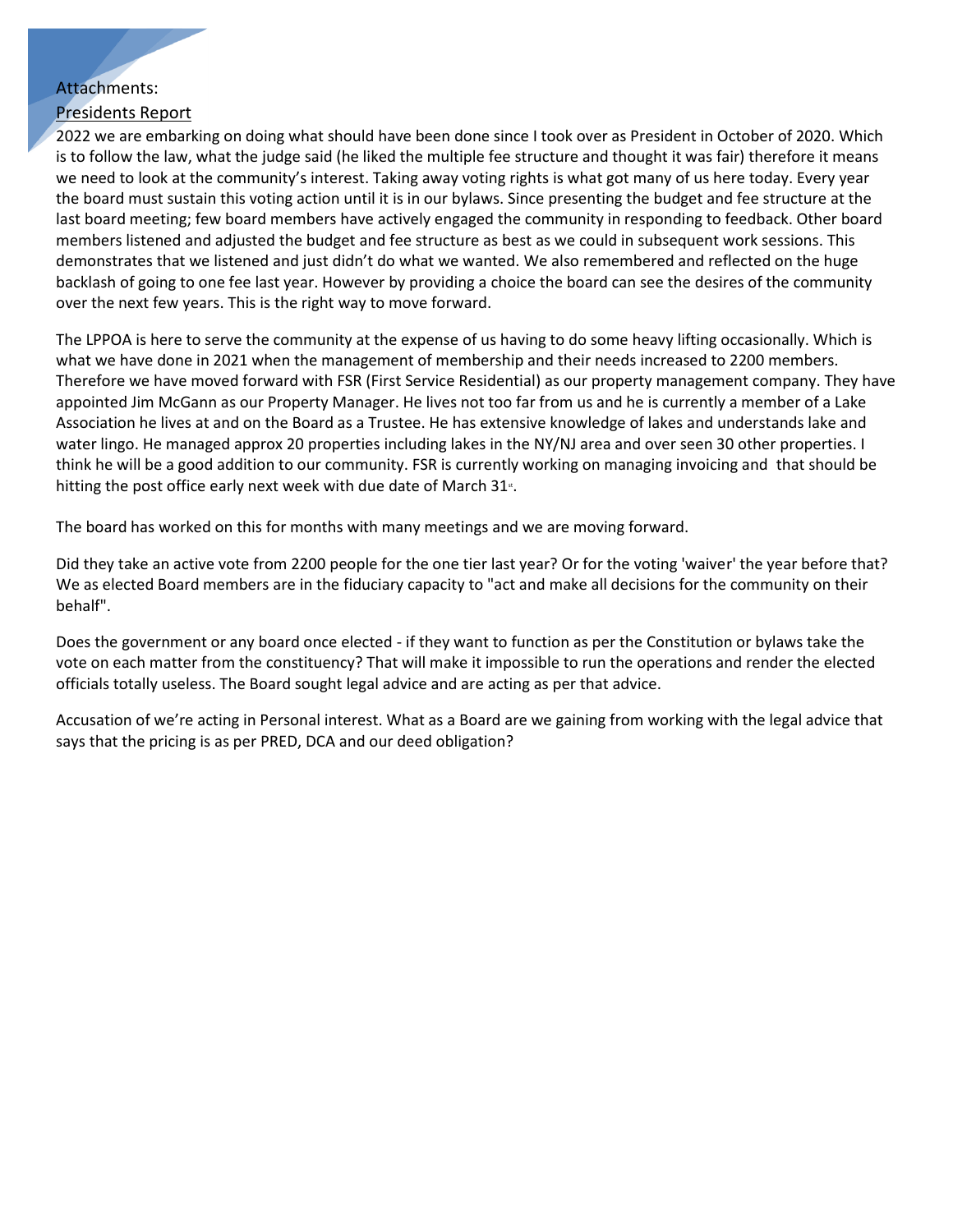# **Treasurer**

| Treasurer's Report 1-10-22 |                  |                                |              |
|----------------------------|------------------|--------------------------------|--------------|
|                            | 12/31/2020       | 12/31/2021                     | Inc (Dec)    |
| Chase                      |                  | $$98,440.82 \mid $242,297.65$  | \$143,856.83 |
| Merrill Lynch              |                  | $$179,098.10 \s$ $$178,814.34$ | \$ (283.76)  |
| <b>Accounts Rec</b>        | \$249,790.80     | 263,970.69                     | \$14,179.89  |
| 2021 Receipts              | 509,829.83       |                                |              |
| 2021 Expenditures          | \$ (357, 476.96) |                                |              |
|                            | \$152,352.87     |                                |              |

### **Membership**

| <b>Row Labels</b>   | <b>Count of Customer Type</b> |
|---------------------|-------------------------------|
| ARREARS             | 387                           |
| EXEMPT-NO BILLING   | 19                            |
| NON RESIDENT-SENIOR | 15                            |
| NON-RESIDENT        | 75                            |
| OWNER               | 1257                          |
| <b>SENIOR</b>       | 502                           |
| <b>Grand Total</b>  | 2255                          |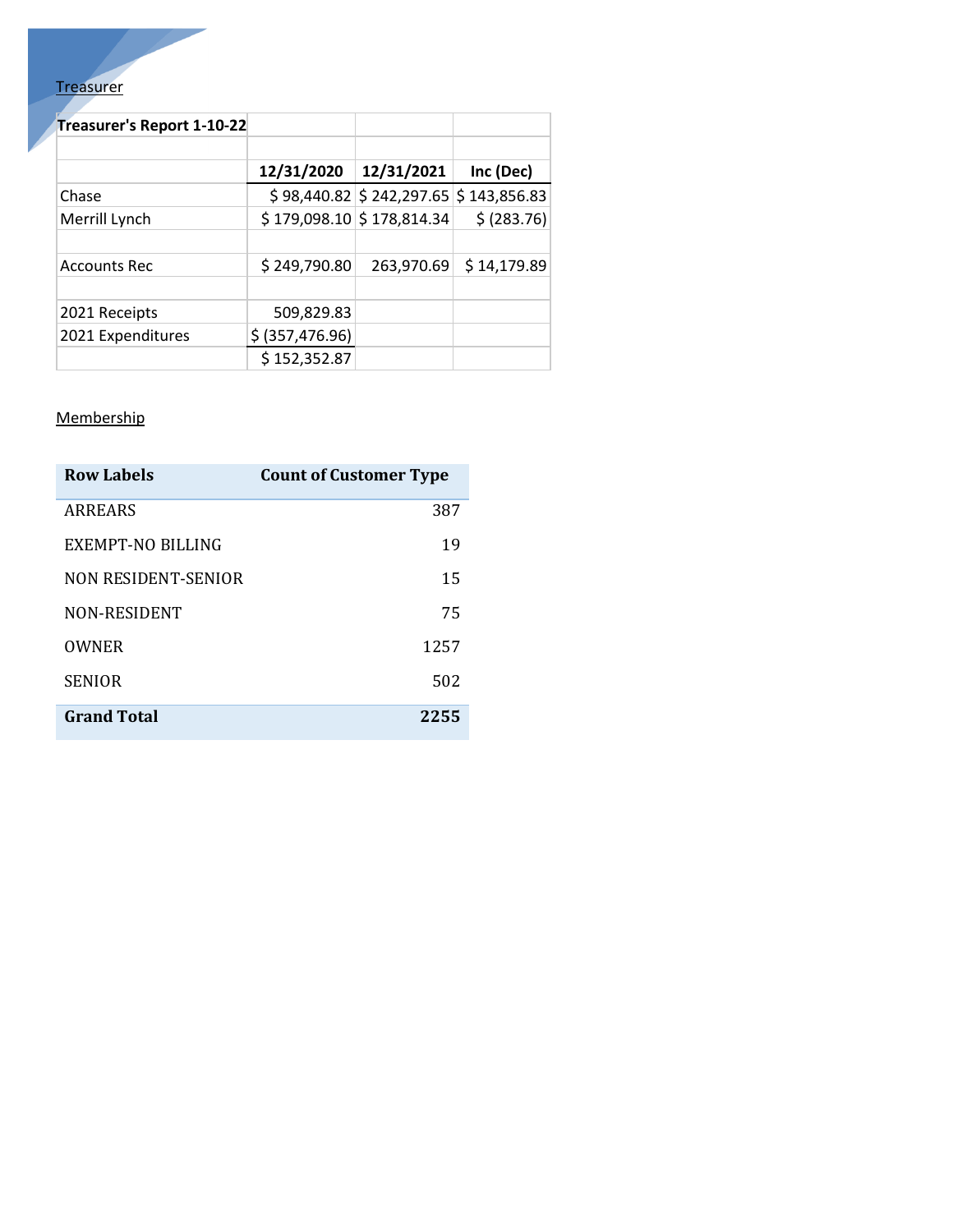

• The Events Committee has compiled statistics of all events for 2021, such as number of attendees and LPPOA budget expended, if any. The information can be accessed via the below links:

[https://docs.google.com/spreadsheets/d/1gRZ5mUX3qWP1-8x-uhy4V1OfoSv1kP9KZ9JxhYuh8](https://docs.google.com/spreadsheets/d/1gRZ5mUX3qWP1-8x-uhy4V1OfoSv1kP9KZ9JxhYuh8-g/edit#gid=0)  $g$ /edit#gid=0

[https://docs.google.com/spreadsheets/d/1GPYbl4\\_rri9-UhRZvYV3](https://docs.google.com/spreadsheets/d/1GPYbl4_rri9-UhRZvYV3-t0WoHrmw56T_Fon1XV4RY0/edit#gid=0) [t0WoHrmw56T\\_Fon1XV4RY0/edit#gid=0](https://docs.google.com/spreadsheets/d/1GPYbl4_rri9-UhRZvYV3-t0WoHrmw56T_Fon1XV4RY0/edit#gid=0)

• Onboarding for property management company has started. The company is working on distributing 2022 invoices to all members. In addition, members will receive a welcome letter describing the available payment options and other information. An FAQ document that addresses any changes to the website, online payment options and other considerations will be shared, and Other communication will be disseminated, as necessary.

## **Budget Update:**

- After we presented the budget and the membership options at the December board meeting, we received considerable feedback from the community and have made adjustments to reflect that feedback, Further details will be shared in today's board meeting.
- We will publish an updated FAQ document on the budget, membership fee structure and the amenities/perks available for each level in the coming days.
- We will also continue to conduct monthly "Ask Me Anything" sessions, with the primary objective being addressing questions and concerns from the members.